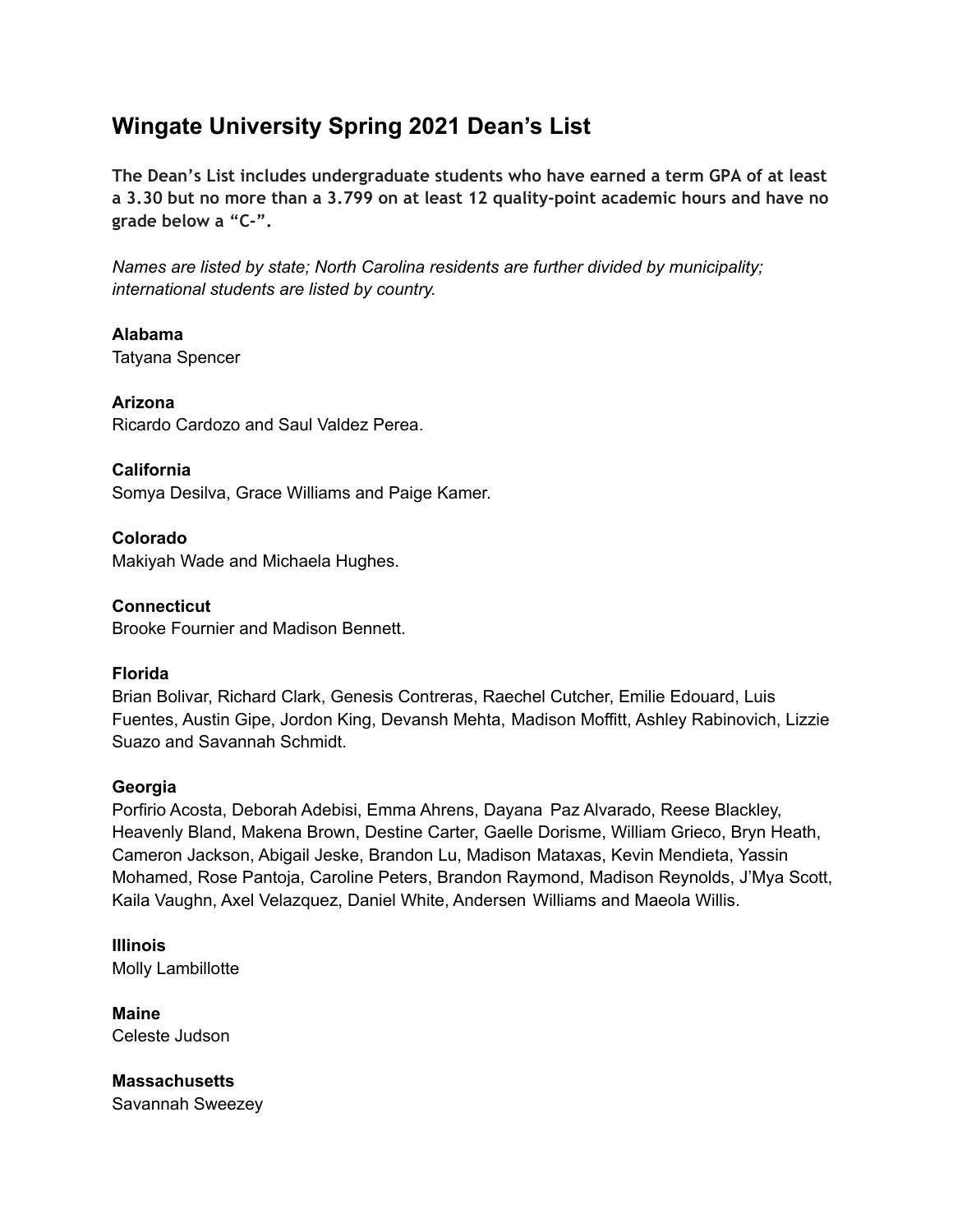## **Maryland**

Benjamin Aris, Liam Aris, Cassidy Braver, Nina Cifolilli, Jennifer Davis, Donovan Edelen, Kobe Harris, Caroline Heffner, Kayleigh Hiles, Domenic Procopio, Tyanna Stephenson and Vincent Walden.

# **Michigan**

Jayden Mayhew

**Missouri** Camille Perry

**North Carolina**

## *Aberdeen* Jaden Jones

*Advance* Mackenzie Heaggans and Sara McClure.

*Albemarle* McKenzie Burleson and Samantha Hogan.

*Archdale* Kaitlyn Cox

*Arden* Daniel Lowman

# *Asheboro*

Mikayla Glass, Taylor Kanipe, Isaac Kidd, Braxton Luther and Rosi Perez Garcia.

# *Asheville*

Alexia O'Kelley, Olivia Roswech and Logan Williams.

## *Bailey* Marco Solana Luna

*Bostic* Brooklyn Henderson

*Burgaw* Scarlett Nabours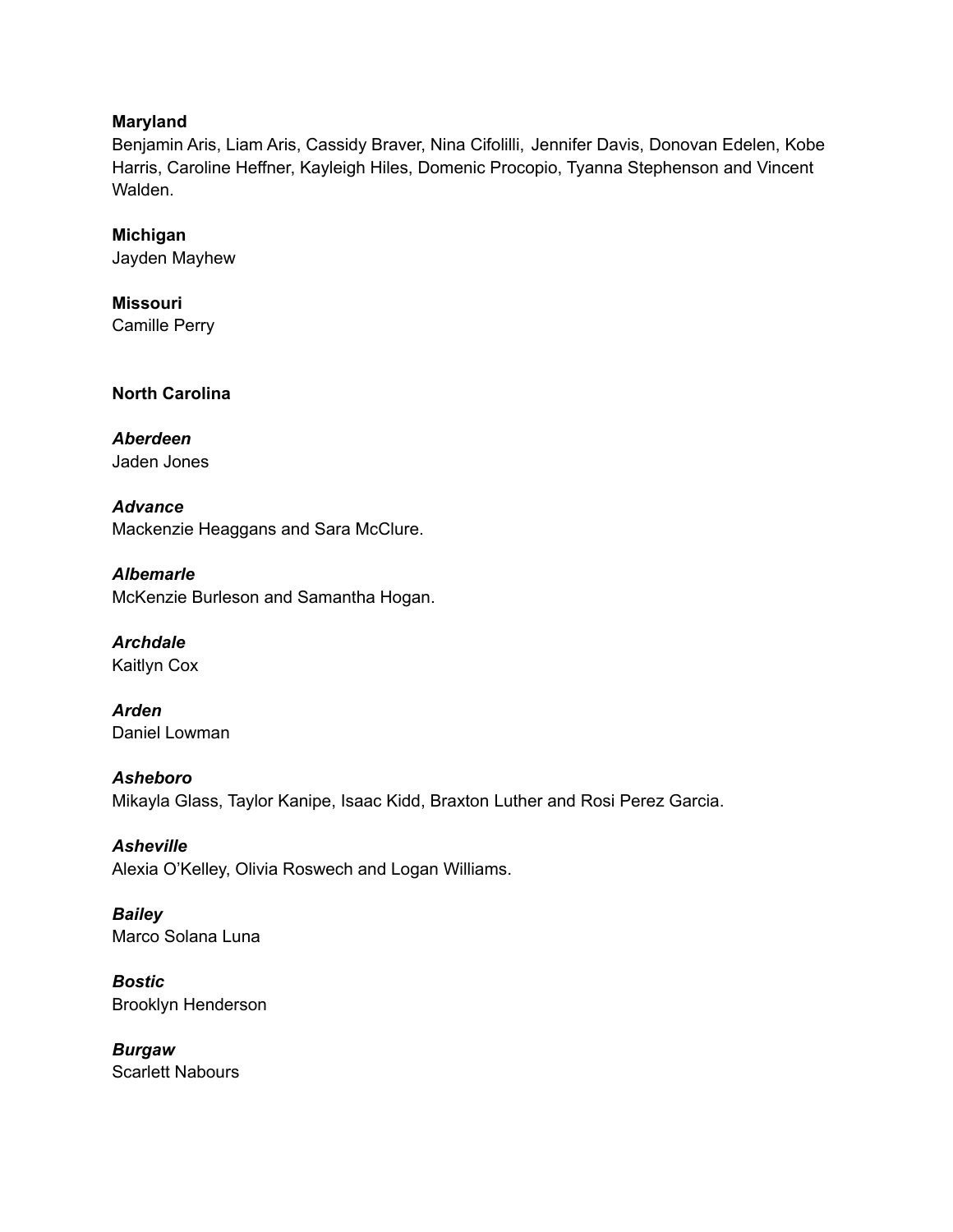*Burlington* Charles Reier

*Burnsville* Amna Khan

*Cape Carteret* Maleia Smith

**Carolina Shores** Olivia Rutter

*Cary* Jeffrey Nalesnik

*Castle Hayne* Matthew Patten

*Cedar Point* James Reindl

## *Charlotte*

Carol Aguilar, Francis Aguilar Torres, Rania Badran, Alana Brooks, Yvonne Chamba, Montgomery Chitwood, Michael Dansky, Garrett Elder, Warren Finnie, Jewel Givens, Sheryhan Gomaa, Juan Gonzalez-Mendoza, Elijah Henderson, Lauryn Hopkins, Catherine Kerns, Joseph Lang, Lilian Martinez Garcia, Hannah Mazziotta, Briahna Mcclellan, Jeanne Munoz, Jacqueline Ouellette, Nicolas Quintero Liemann, Alexa Robichaud, Kenneth Robinson, Catalina Rodriguez Rico, Angela Saber, Lillian Sanocki, Katherine Shoe, Alyssa Suarez, Brenda Torres, Diana Vences Morales, Patrick Walker, Trevina Washington and Delaney Widgeon.

*Cherryville* Brent Walls

*China Grove*

Cameron Dunn, Kimberly Mendoza and Krista Peninger.

*Claremont* Lauren Whitley

*Clayton*

Ian Baranyk, Joshua Cole, Jackson Fox, Heather Morse, Jaeda Scott and Brendan Standish.

*Clemmons* Thomas Mccollum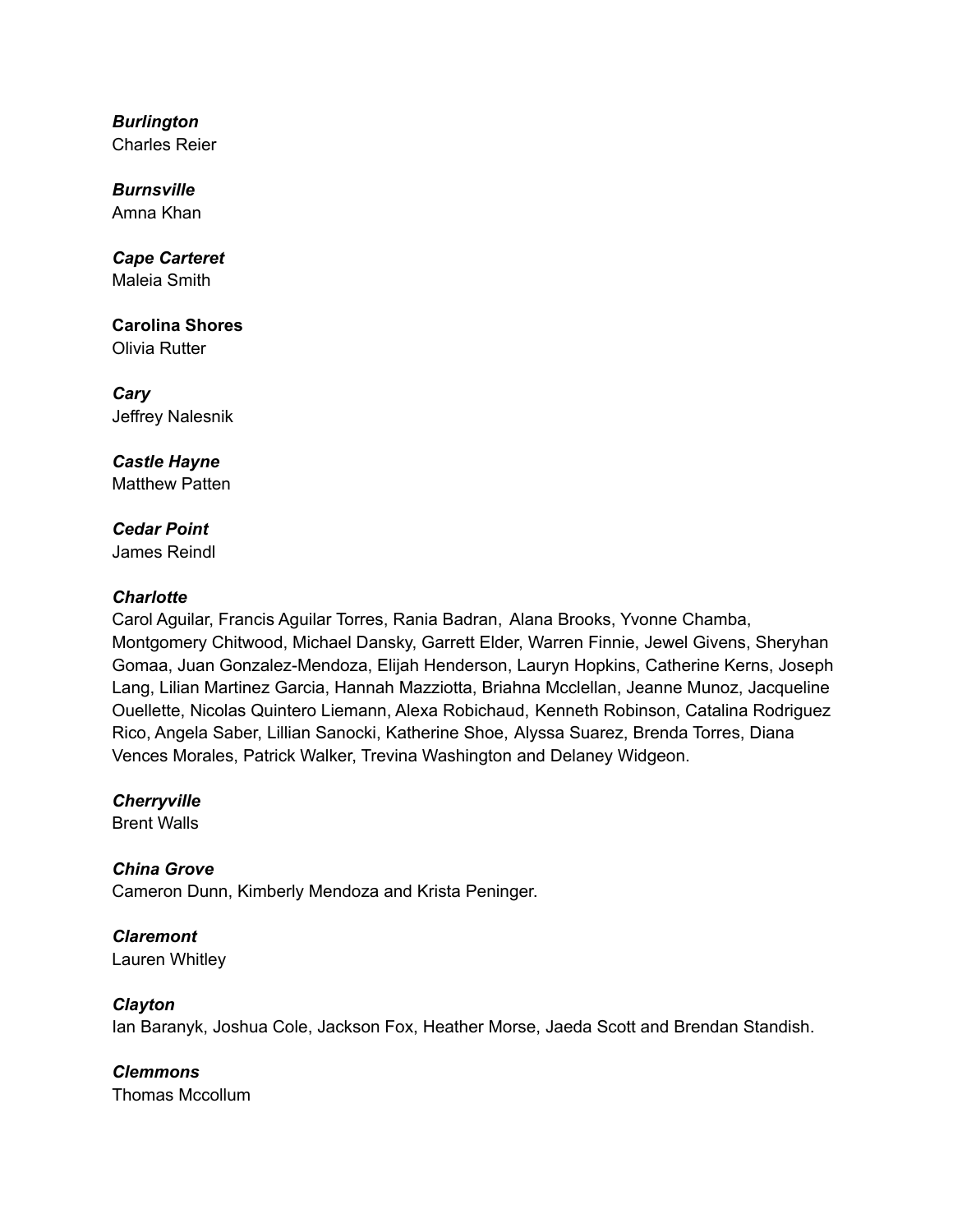## *Concord*

Deion Brown, Jenna Carpentier, Ashley Gordon, Grace Griffin, Reagan Guion, Samuel Hartsell, Dylan Newsome, Brianna Reali, Christina Ricker, Prince Stainback and Ashleigh Thomson.

*Conover* Evan Dalrymple-Copeland and Leah Knowles.

*Cornelius* Ashley Hale

**Creedmoor** Claire Patrick

*Dallas* Hanna Pare

*Davidson* Nicholas Noble and Olivia Ware.

*Denver* Stephanie Ferraro

*Durham* Jose Estevez Nolasco and Austin Norton.

*Erwin* Stephanie Godwin

*Fairview* Jordan Pendley

*Fayetteville* Cortez Herring, Jaylina Johnson, Tiana Sarinana and Tamerah Sebree.

*Fletcher* Darby Tracz and Meredith Waller.

*Gastonia* Karalyn Boroughs, Madison McClure and Brooklyn Pierce.

*Goldsboro* Randolph Floars

*Graham* Nia Mebane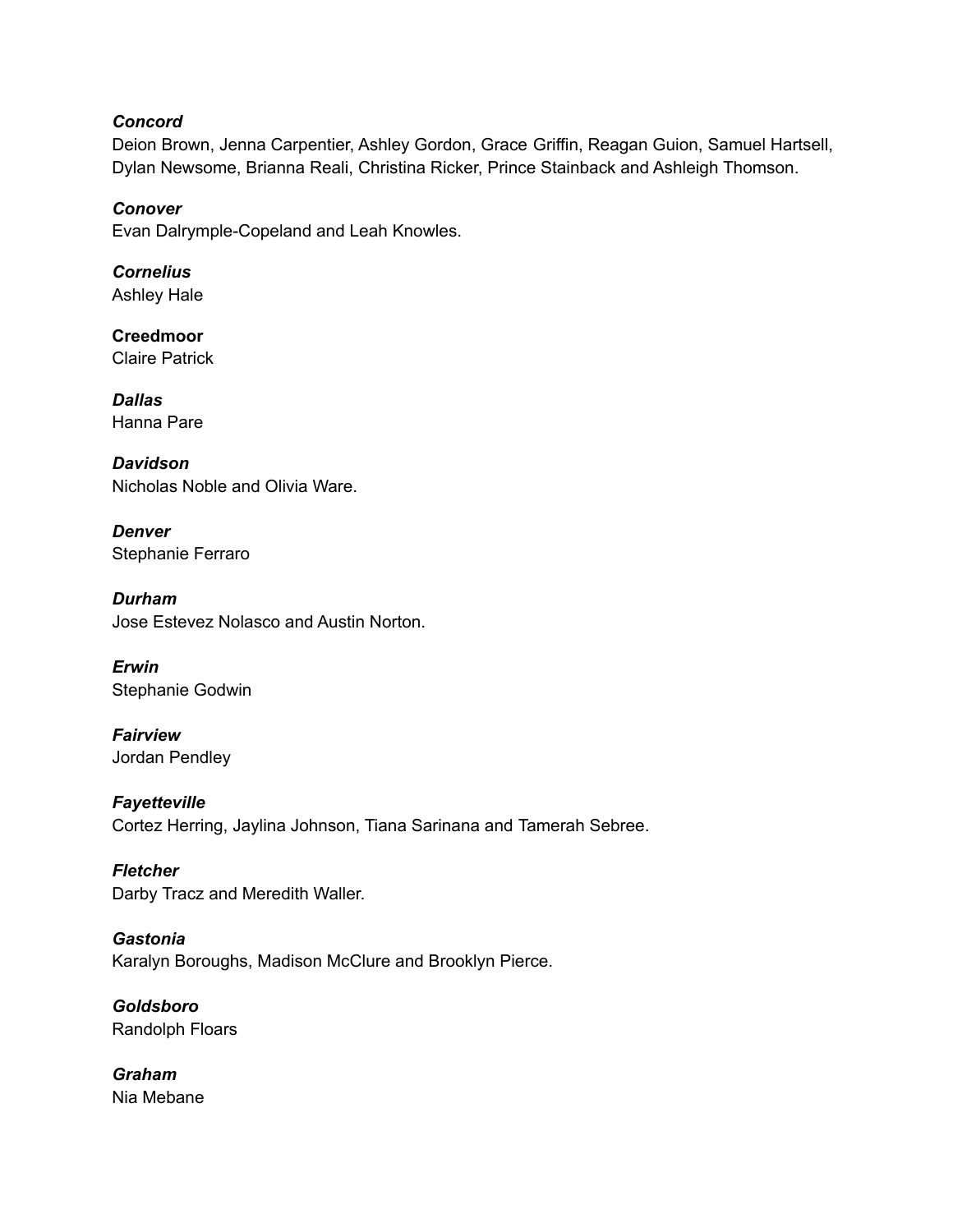# *Granite Falls*

Abigail Hewitt

# *Hamlet*

John Haywood, Megan Martin and William Sutherland.

# *Harrisburg*

Michael Bagnasco, Drew Cottrill, Kendrick Helms, Caleb McCrary, Haley McHam, Kevin McLaughlin, Tanner Nusbaum and Samuel Sigler.

*Haw River* Lauryn Tumey

*Hendersonville* Mackenzie Green

# *Hickory*

Mary Keener, Janeth Medellin-Tapia, Rebecca Rhodes and McKenna Starnes.

*Hiddenite* Jem Lowrance

*High Point* Dakota Chavis and Anijia Mills-Widemon.

# *Hillsborough*

Destiny Sanford

# *Huntersville*

Taylor Camino, Elizabeth Lankford, Ted Spooner and Gillian Zito.

# *Indian Trail*

Max Biruk, Taylor Christensen, Kyle Countryman, Bayley Dawson, Michael Hargett, Keith Hodges, Maria Jatip, Soomin Lee, Marina Linn, Jamie Nikonowicz, Denis Pantus and Jay Parrish.

*Iron Station* Justin Barnett and Jerome Overton

*Jacksonville* Matthew James

*Kannapolis* Zyoin Boger, Joseph Helms and Andrew Wiles.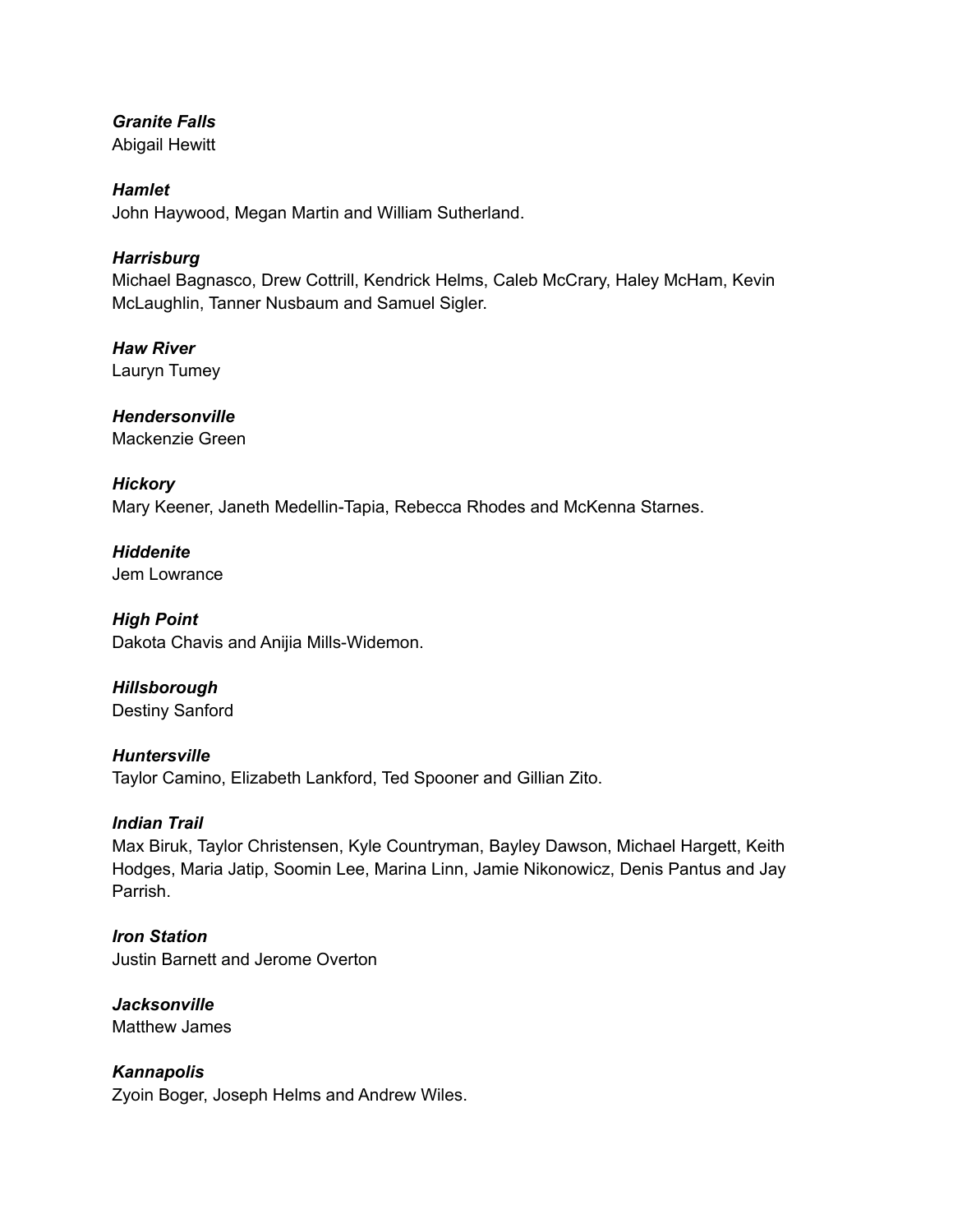*Kings Mountain* Shennelle Nolte and Briasia White.

*Knightdale* Isaiah Dunn

*Leicester* Kaitlyn Messer

*Lewisville* Fayth Brazier

*Lincolnton* Mikayla Dyson and Alexandra Swett.

*Louisburg* Carlie Clift

*Marion* Kell Smith

# *Marshville*

Rayanna Black, Garrett Horne, Giselle Lopez-Hidalgo, Samuel Meares, Logan, Kristen Mills, Peter Randall and Zedan Xiong.

# *Matthews*

Amy Benitez, Ebone Bodrick, Jimena Correa Cortez, Tanya Crump, Kaylee Dellinger, Morgan Jamison, Illiana Maloney, Heather Mychaylo and Alli Nethery.

*Mebane* Alejandra Ayala Monsalve

*Midland* Stephanie Lowry

*Milton* Elana Ingram

*Mint Hill* Cindy Cruz-Hurtado, Seth Daulton and Connor Thomas.

# *Mocksville*

Riya Barad, Maggie Mcknight and Victoria Shoaf.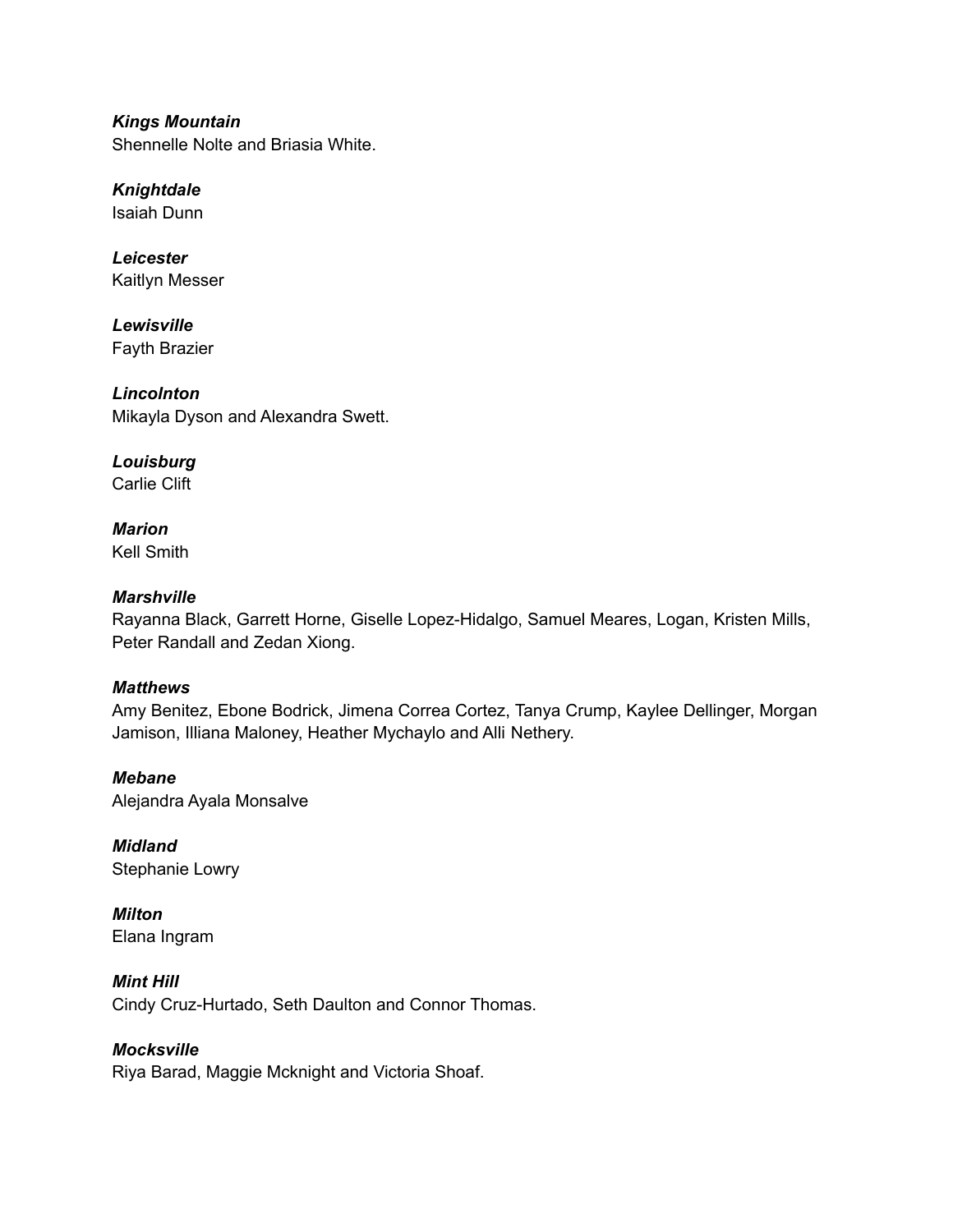#### *Monroe*

Hayleigh Adams, Kylie Atkins, Camden Baucom, Kirsten Baucom, Brandy Birchmore, Vladyslav Bodnarchuk, Afton Brauda, Kortney Buckingham, Hayden Carnes, Laney Collins, Josiah Couick, Regan Covington, Karah Fleming, Ethan Griffin, Mackenzie Griffin, Emily Haigler, Darby Helms, Shelby Helms, Jocelyn Hernandez Fino, Nelly Herrera Hernandez, Annah Jonas, Grant Jordan, Haley Kuopus, Hannah Massey, David McCallister, Kassidy McGee, Jason Melton, Mikayla Nance, Gaston Outen, Savannah Owens, Melanie Page, Shelby Price, Andrew Rape, Daniela Sanchez Molina, Karsten Shields, Taylor Stump, Austin Tate, Palmer Turner, Alexandra Underwood, Sarai Villanueva and Trenton York.

#### *Mooresville*

Noelle Campbell, Mary Graham, Adriana Gruneiro, William Meiran and Brittany Richardson.

*Morganton* Makenzie Crump

*Mount Holly* Makyah Lewis, Abigail Morgan and Joni Wagoner.

*Murphy* John Mchan and Izabella Rogers

*Nakina* Chandler Sellers

*Nebo* Callie Spratt

*Newport* Alyssa Hall and Jalani Jones.

*North Wilkesboro* Brittney Griffin and Matthew Myers

*Norwood* Justin Gaddy

*Oakboro* Collin Hinson and Cade Whitley.

*Oxford* Mckelvey Stone

*Peachland* Madilyn Beachum and Liberty Wright.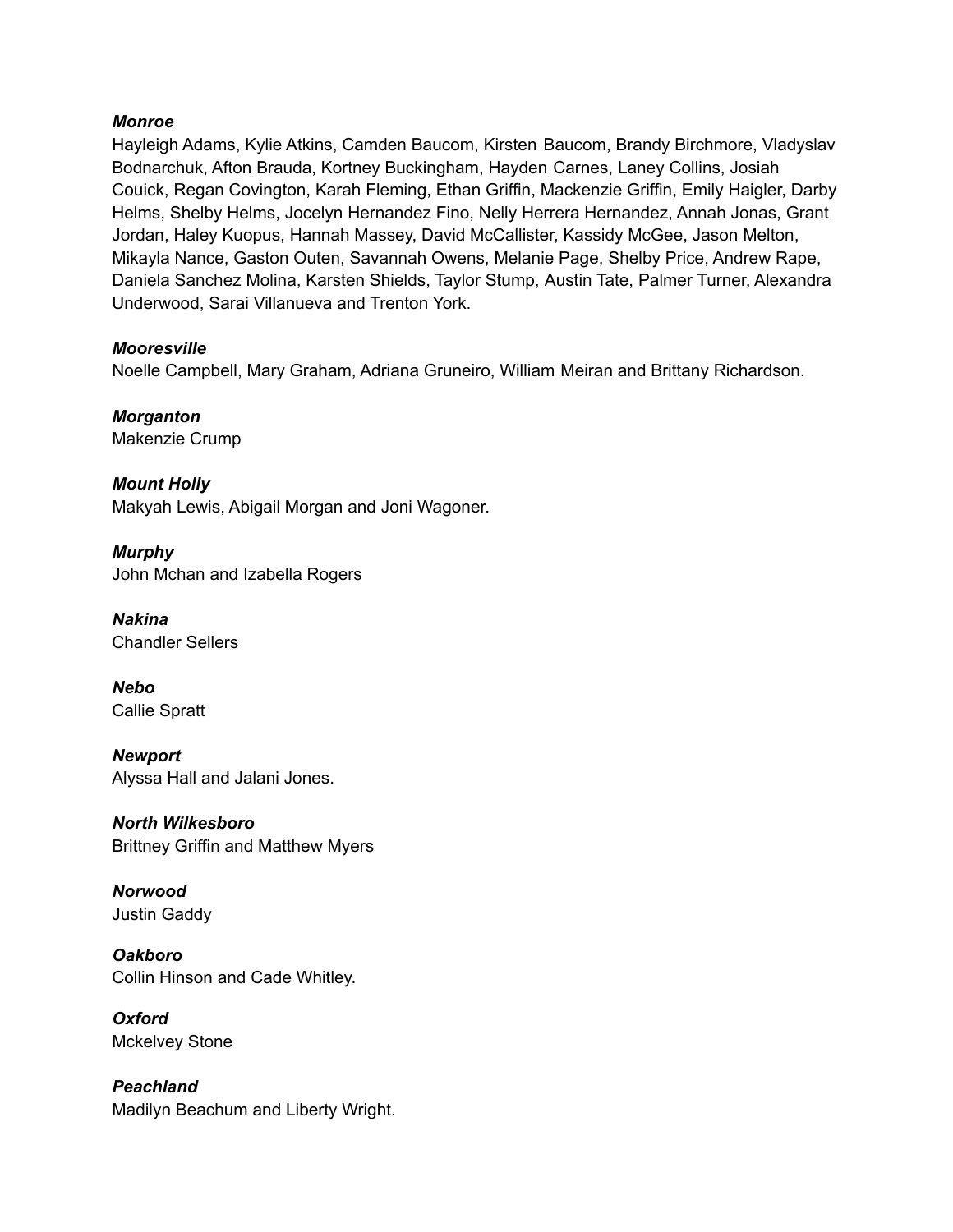*Pilot Mountain* Shelbey Taylor

*Pinehurst* Phi Nguyen and Kylie Rose.

*Pittsboro* Jacqueline Condrey

*Polkton* Kaitlyn Campbell and Kayla Dutton.

*Raeford* Malik White

# *Raleigh*

Corinne Clevenger, Camden Degree, Naomi Johnson, Isaiah Mcphee, Jada Muldrow, Melanie Padron Acuna, Kaitlyn Parker, Schuylar Smith and Kavin Wang.

*Ramseur* Eric Kidd

*Randleman* Kimberly Swan

*Roanoke Rapids* Jacob Rooker

*Rockingham* Ragan Liles

*Rural Hall* Elizabeth Fishel

*Rutherfordton* Aliyah Whiteside

*Salisbury* Yisel Rivas Pacheco and Allison White.

*Sanford* Daniel Roberts

*Sherrills Ford* Breanna Dibble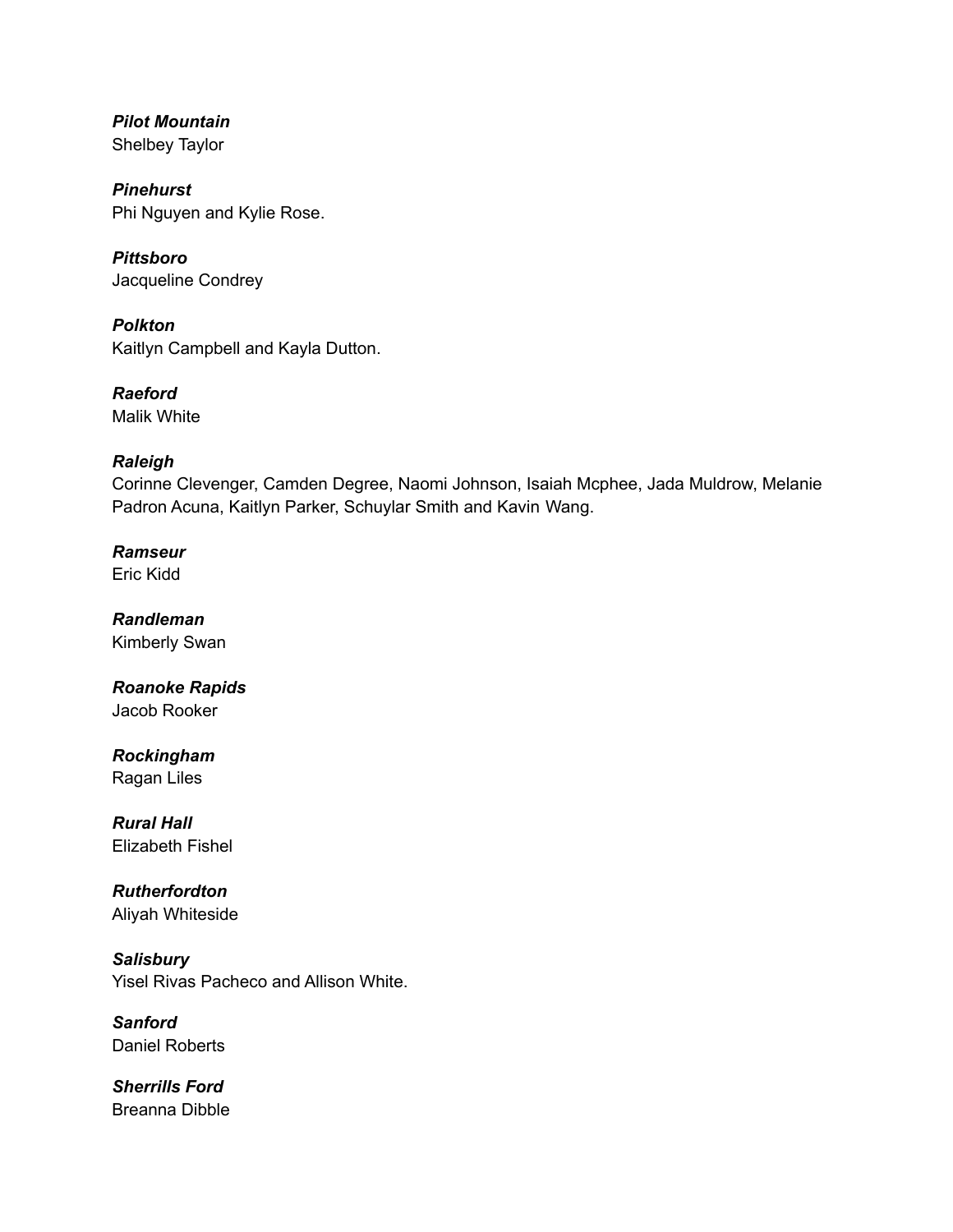*Stanley* Ashley Williams

*Statesville* Jaida Brown, Andrew Holtz and Haley Murdock.

*Stony Point* Grayson Chapman and Tyler Hager.

*Summerfield* Kalyn Williamson

*Thomasville* Whitney Davis, Madison Hooker and Hunter Thompson.

*Trinity* Amani Rogers and Kaitlyn Sessions.

*Valdese* Samuel Buchanan and William Viggers.

*Wadesboro* Hannah Adams, Taylor Austin and Hannah Williams.

*Wake Forest* Julia Bray, Alexander Flach and Parker George.

*Walkertown* Nicole Blandon

# *Waxhaw*

Kevin Arndt, Elizabeth Branch, Austin Cain, Brock Cain, Rebecca Edwards, Vincent Frattaroli, Tyler Martin, Merv Massey, Ashlee Monaghan, Peter Newton, Daniel Reyna, Josiane Shingiro, Madison Sinclair, Christopher Weyant and Maggie Young.

*Waynesville* Ashley Lyda

*Wendell* Kayla Pierce

*West End* Mackenzie Walker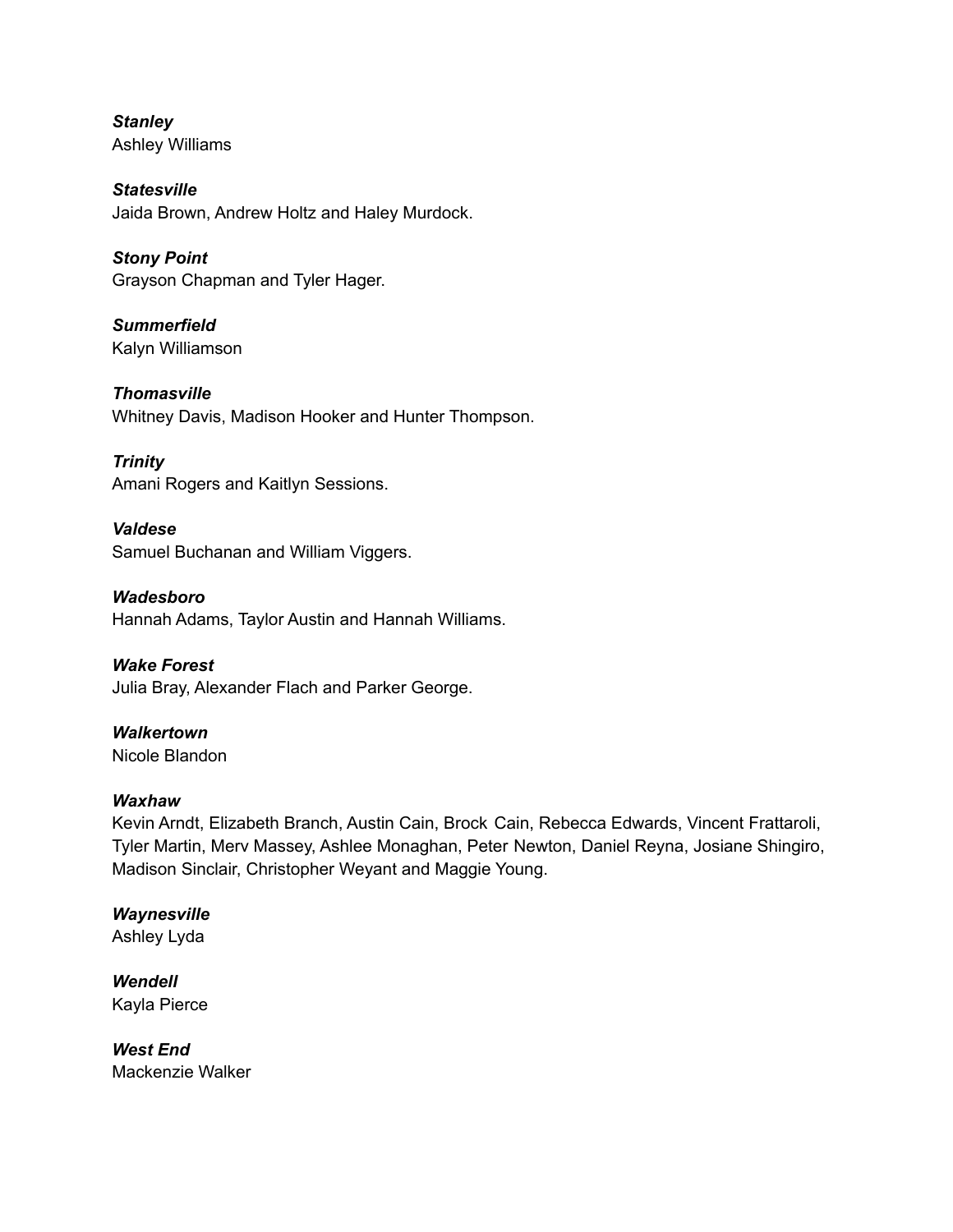*Westfield* Britney Inman

*Whiteville* Logan Boswell

*Willow Springs* Ronald Brown

*Wilmington* Amy Cenname and Gabriela Erazo.

*Wingate* Madison Hart, Nguyen Pham, Abigail Salazar and Sarah Steiner.

*Winnabow* Elizabeth Gonzalez

## *Winston-Salem*

Alaysia Colter, Samuel Cook, Sarah Everhart, Niamiah Kiser, Madison Lovelace, My Phan and Tanner Tesh.

*Yadkinville* Sydney Dinkins

*Youngsville* Abigail Connor

**Ohio**

Caroline Pour, Ian Leighninger and Dominic Byers.

## **Pennsylvania**

Kaitlyn Agger, Kendra Gemmill, Annabelle Gibson, Mackenzie Jenkins, Shannon O'Donnell and Makinna Wolf.

# **South Carolina**

Hannah Barnett, Bennie Bernache, Nicole Boghdadi, John Boyles, Geovanny Chavez, Kayode Clark, Destiny Coleman, Justin Dominique, Sarah DuRant, Keelen Flynt, Ashley Garcia De Jesus, Jacob Garey, Staci Garrick, Christopher Gilbert, Aliyah Goldsmith, Yessenia Gonzalez, Princess Harts, Conner Harvey, Mitchell Hedstrom, Adrienne Hendricks, Diana Hoyos Lopez, Caroline Howard, Abby Hudson, Madison Inman, Meredith Jones, Madison Kushmer, Collins Lagroon, Jordan Locke, Andrew Lockhart, Kellianne Lunny, Shyah Lyles, Jasmine Magee, Courtney Matthias, Taylor Montgomery, Bryanna Troutman, Jamiah Nash, Lizbeth Nava, Clayton Nestor, Jenny Vega Pagan, Charlotte Platt, Hannah Reeves, John Robertson, Tyler Ryan, Alexandria Sessions, Lorna Stacherski, Quin Sutphin, Sergio Valenzuela, Marianna Warren, Olivia Warlick, Elizabeth Williams and Richard Yeargin.